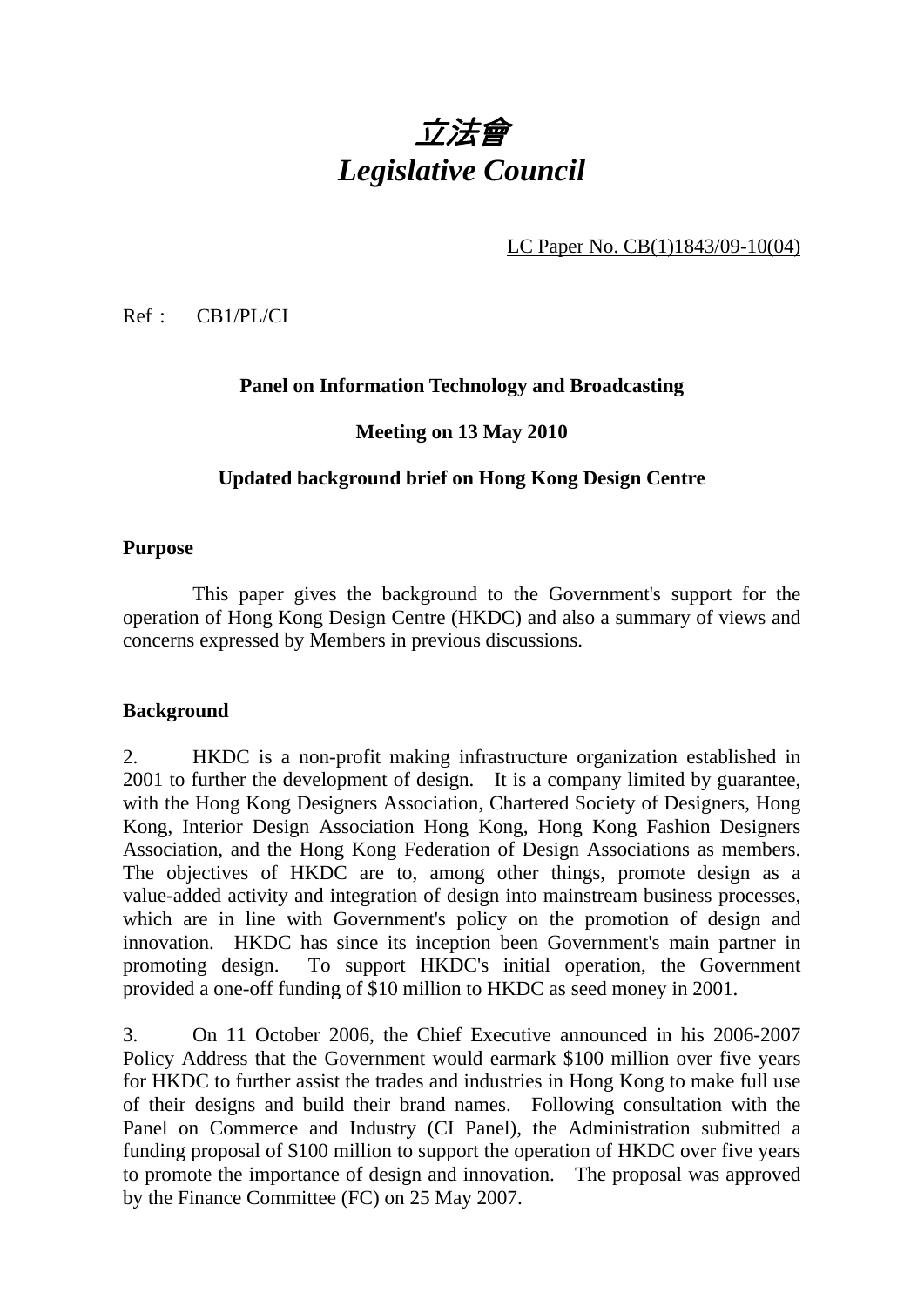4. HKDC is governed by a Board of Directors with a balanced composition comprising representatives from the relevant design-related industrial and business sectors and professions, as well as two government officials viz. the Commissioner for Innovation and Technology and Deputy Secretary for Home Affairs. The Innovation and Technology Commission disburses funds to HKDC subject to necessary safeguards and funding requirements as set out in a Funding Agreement between HKDC and the Innovation and Technology Commission (**Appendix**).

5. HKDC has instituted a system to measure and evaluate the effectiveness of its programme, such as conducting regular tracking surveys on design awareness and standard in Hong Kong, and exploring with other organizations to conduct benchmarking study on the economic/social benefits brought about by design and innovation. Other quantitative key performance indicators include the revenue stream of HKDC, number of participants in HKDC events, number of visitors to the HKDC website, size of HKDC's database on designers and number of international design awards won by Hong Kong. HKDC is required to report to the Commissioner for Innovation and Technology its operation, cashflow position and performance as measured against a set of performance indicators in the annual report. The Government also provides input to this performance evaluation system.

6. Apart from conducting annual reviews on its performance, HKDC is required to conduct a major review in the fourth year of the five-year funding period to evaluate its overall performance, strategy and financial position. The results of the review would enable the Government to assess whether HKDC could be operationally and financially self-sustainable at the end of the five-year funding period. HKDC is expected to operate on a self-financing basis as early as possible and the Government does not plan to provide recurrent subvention to HKDC upon depletion of the \$100 million commitment. HKDC may be required to draw up a timely exit plan if it is unlikely to be financially self-sustainable within a reasonable period of time.

## **Previous discussions**

7. The CI Panel discussed the work of HKDC on 17 April 2007, 15 April 2008 and 19 May 2009. In general, CI Panel members welcomed the Government's support for HKDC as such support was conducive to the development of local enterprises as well as the long-term economic development of Hong Kong. Panel members also considered it important for HKDC to promote a wider and more strategic use of design to enhance Hong Kong's competitiveness.

8. Some CI Panel members took the view that to solicit more co-operation with overseas partners and hence business opportunities, HKDC should conduct more promotional activities overseas to showcase Hong Kong's design talents. The Administration assured members that it would arrange Hong Kong designers to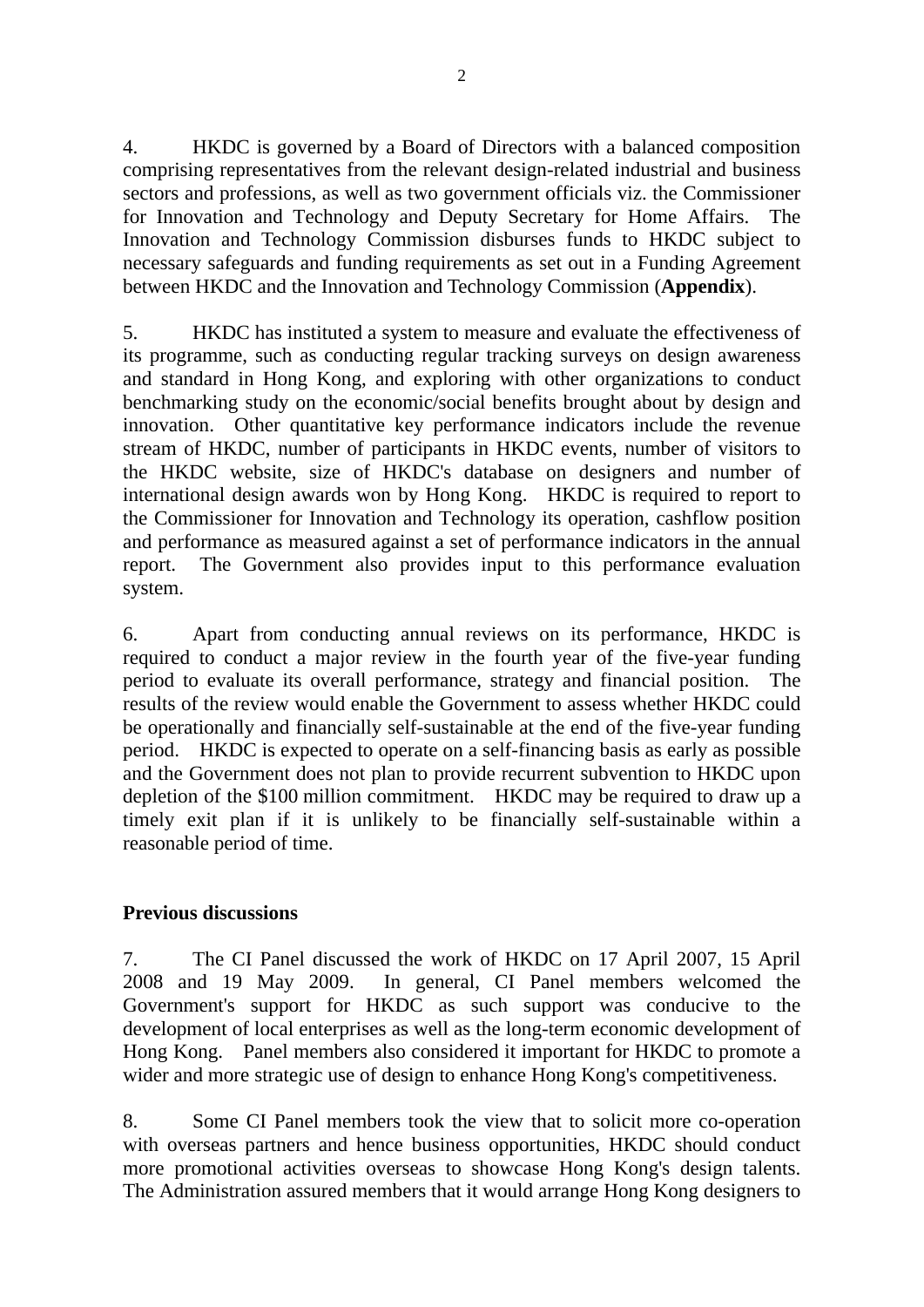partner with world-renowned international manufacturers to produce and showcase limited-edition signature products in overseas mega events, which would help raise the profile and reputation of Hong Kong's design talents in the international arena.

9. In addition to promoting design, CI Panel members were also keen to ensure that safeguards would be put in place by HKDC to protect the intellectual property (IP) of designers and their products. In this regard, they noted that HKDC had compiled a business manual for local designers which covered IP protection on how to apply for registration for their IP and related legal issues. The Administration assured CI Panel members that HKDC would continue to provide assistance to the design industries on this front.

10. In view of the development in the Mainland in recent years, CI Panel members considered that efforts should be stepped up in nurturing design talents in Hong Kong to meet with market demand, so that Hong Kong would maintain its competitive edge in the long run. The Administration should strive to obtain international recognition of the local design qualification, in order to encourage more inspired talents to join the design industry, thereby raising the quality of the local design industry.

11. Noting that many business and industry players were not yet convinced of or conversant with design and branding, CI Panel members were concerned whether the Administration would take appropriate measures to assist the trades and industries to make fuller use of design and innovation to build their brand names. The Administration assured members that in addition to the DesignSmart Initiative (DSI) which aimed to promote the interest and investment of Hong Kong entrepreneurs in relation to utilizing design and transforming design activity into tradable deliverables, HKDC had spared no efforts in promoting the private sector to move from Original Equipment Manufacture to Original Brand Manufacture by various promotional activities including conferences, workshops, discussion fora and experience sharing sessions.

12. The CI Panel noted that HKDC would engage a consultant to undertake a review, which would cover, among other things, a performance evaluation framework for the design industries in Hong Kong, including HKDC. In this connection, Panel members requested the Administration to include issues relating to corporate governance and management of funding in HKDC's annual reports to the CI Panel in future.

## **Recent developments**

13. On 9 February 2009, the Administration presented a proposal on the setting up of a dedicated office for creative industries "CreateHK" to the Panel on Information Technology and Broadcasting (ITB Panel). The ITB Panel was supportive of the Administration's proposal to, amongst others, transfer the \$100 million non-recurrent commitment for HKDC under the Innovation and Technology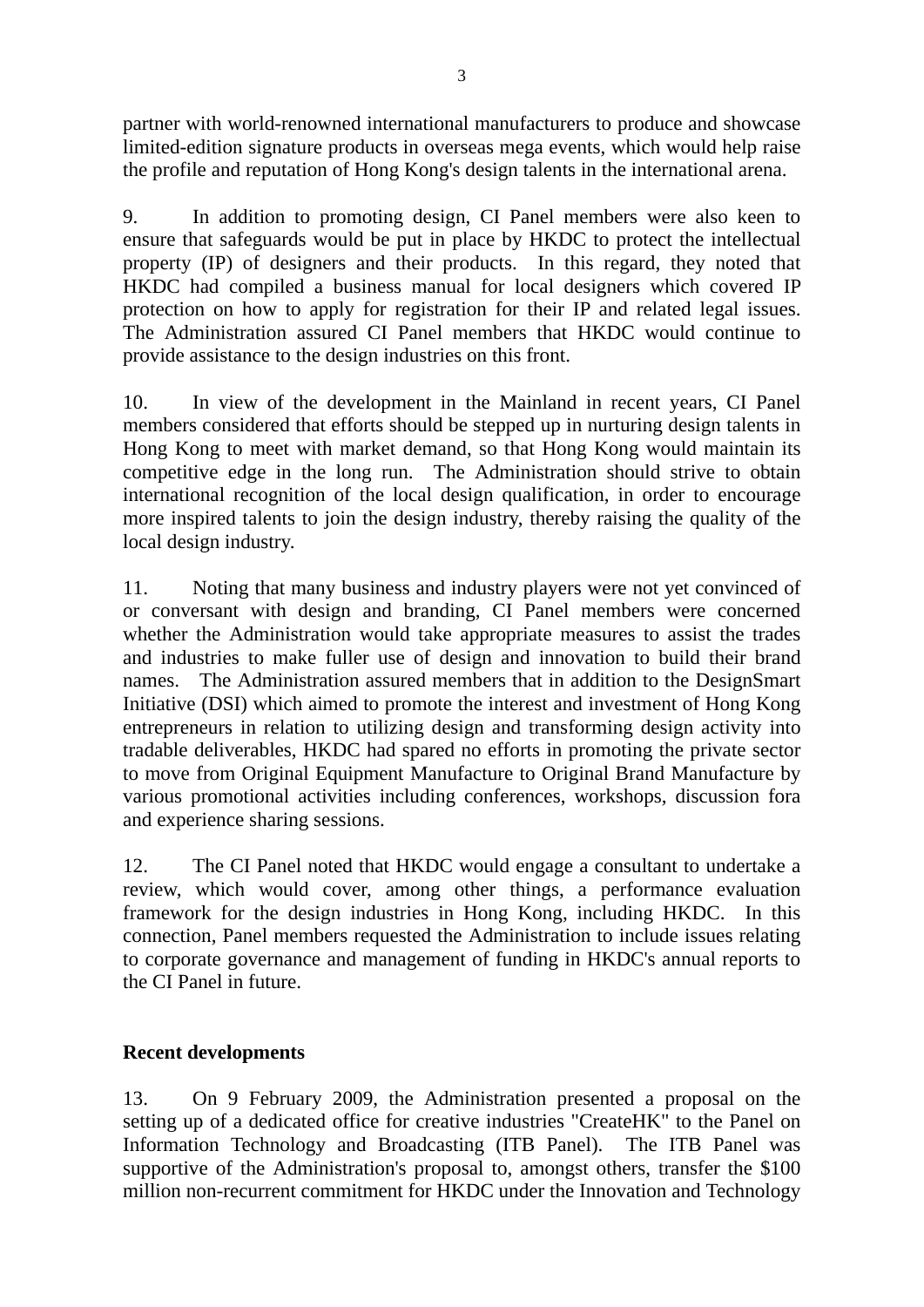Commission to CreateHK under the Communications and Technology Branch, which will in future be responsible for managing the commitment.

14. On 1 June 2009, the Administration set up CreateHK which aims to coordinate Government policy and effort regarding creative industries, focus Government's resources catering for the promotion and speeding up of the development of creative industries in Hong Kong, and work closely with the trade to boost the development of creative industries.

15. Together with other matters of CreateHK which are reported and considered at the ITB Panel, the progress report of HKDC will be submitted to the ITB Panel instead of the CI Panel.

# **Latest position**

16. The Administration and the representative of HKDC will report the progress of work of HKDC to the ITB Panel on 13 May 2010.

## **Relevant papers**

Paper provided by the Administration for the Commerce and Industry Panel meeting on 17 April 2007 http://www.legco.gov.hk/yr06-07/english/panels/ci/papers/ci0417cb1-1319-3-e.pdf

Minutes of the Commerce and Industry Panel meeting on 17 April 2007 http://www.legco.gov.hk/yr06-07/english/panels/ci/minutes/ci070417.pdf

Paper provided by the Administration for the Finance Committee meeting on 25 May 2007 http://www.legco.gov.hk/yr06-07/english/fc/fc/papers/f07-14e.pdf

Minutes of the Finance Committee meeting on 25 May 2007 http://www.legco.gov.hk/yr06-07/english/fc/fc/minutes/fc070525.pdf

Paper provided by the Administration for the Commerce and Industry Panel meeting on 15 April 2008 http://www.legco.gov.hk/yr07-08/english/panels/ci/papers/ci0415cb1-1211-5-e.pdf

Minutes of the Commerce and Industry Panel meeting on 15 April 2008 http://www.legco.gov.hk/yr07-08/english/panels/ci/minutes/ci080415.pdf

Paper provided by the Administration for the Commerce and Industry Panel meeting on 19 May 2009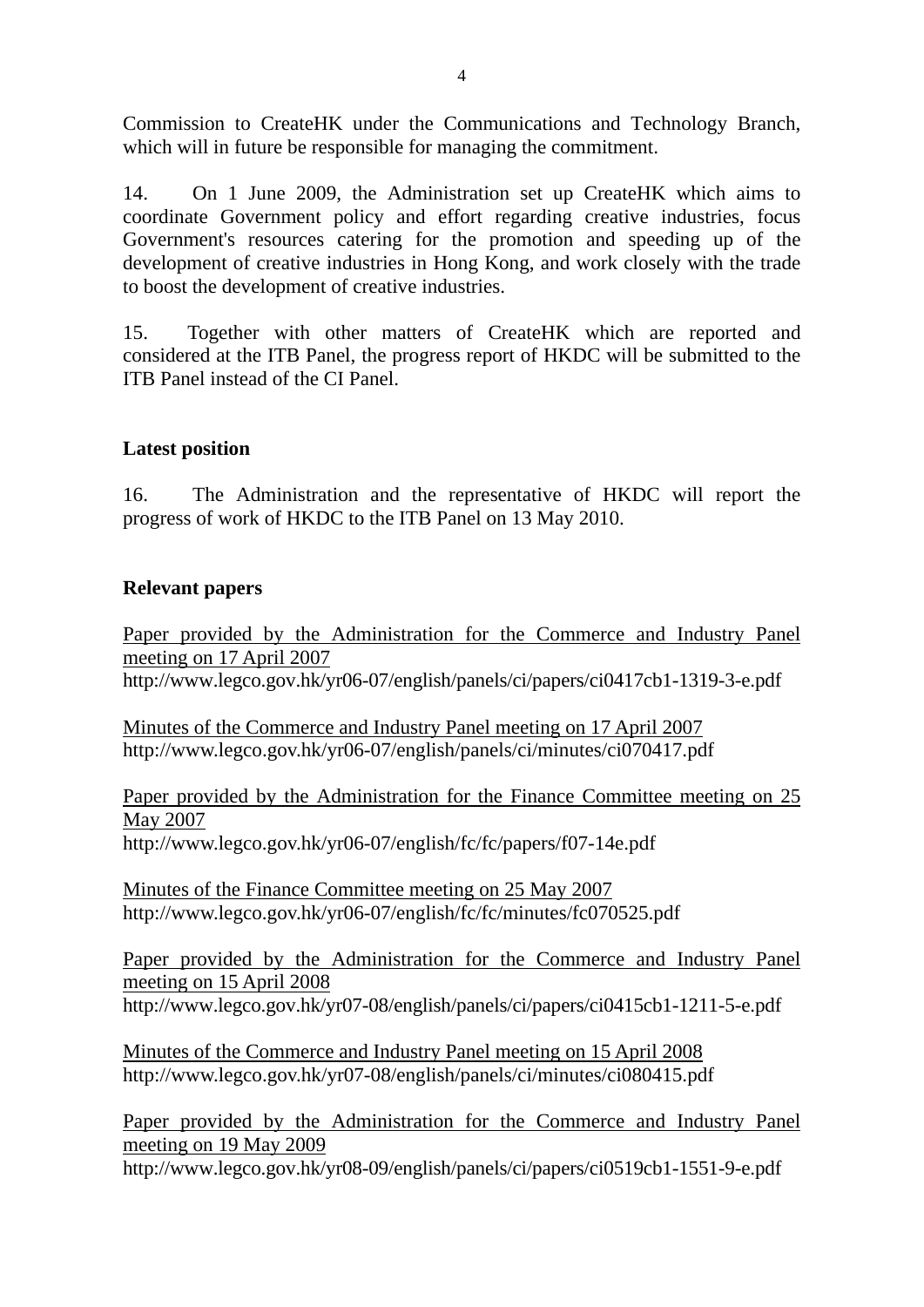Background brief prepared by the Legislative Council Secretariat for the Commerce and Industry Panel meeting on 19 May 2009 http://www.legco.gov.hk/yr08-09/english/panels/ci/papers/ci0519cb1-1551-10-e.pdf

Minutes of the Commerce and Industry Panel meeting on 19 May 2009 http://www.legco.gov.hk/yr08-09/english/panels/ci/minutes/ci20090519.pdf

Council Business Division 1 Legislative Council Secretariat 10 May 2010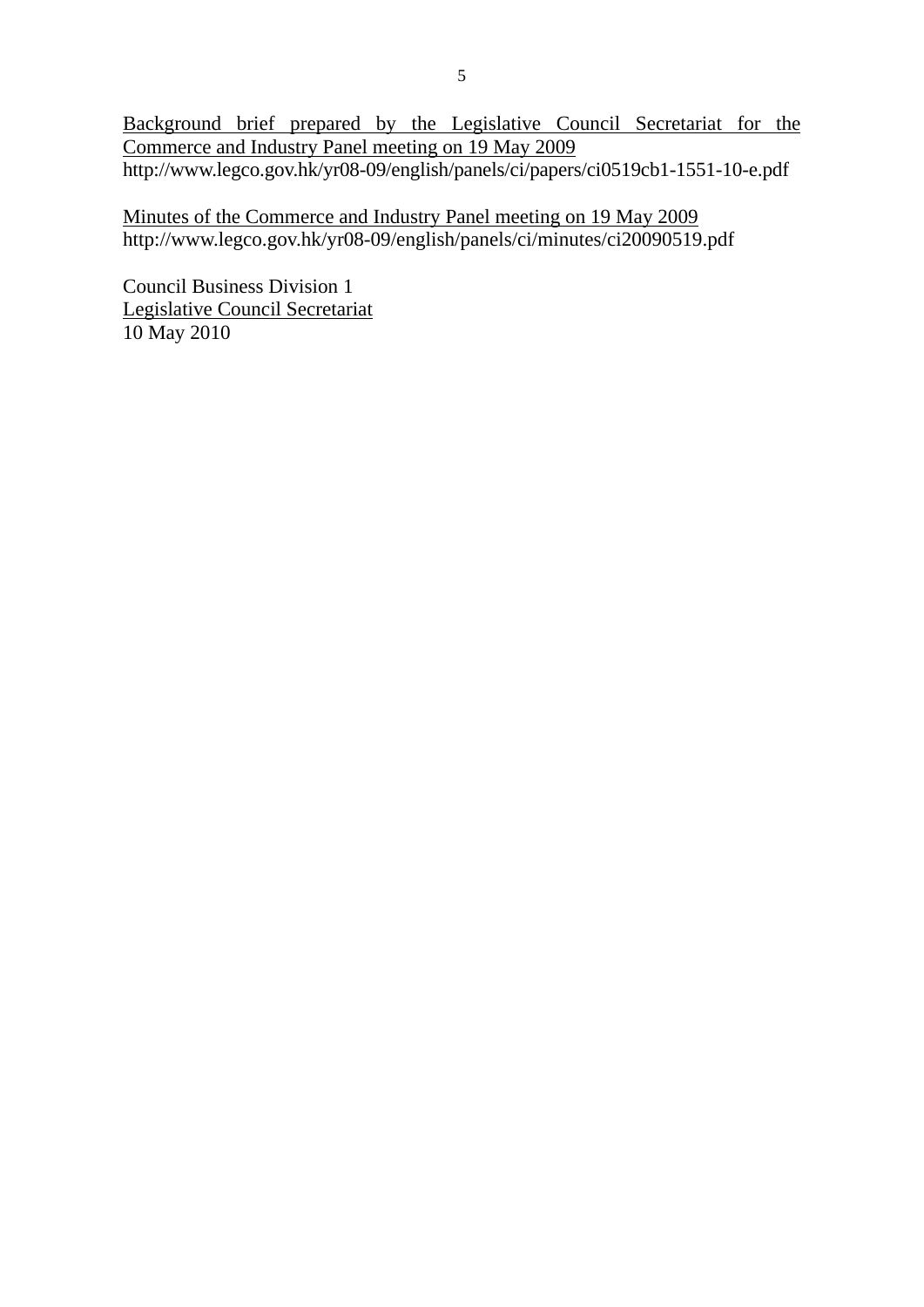## **Appendix**

# **Funding Agreement between Hong Kong Design Centre and the Innovation and Technology Commission**

- (a) Unless with Government approval, there should be no change in the appointment arrangements for the Board of Directors during the Government funding period to ensure a balanced representation of stakeholders;
- (b) HKDC is required to submit to the Commissioner for Innovation and Technology (CIT) annually, before the submission of the annual plan, a three-year business plan, and roll it over every year. The plan should set out the strategic targets of Hong Kong Design Centre (HKDC), the use of Government funding with defined time frame, missions, deliverables, performance indicators, staffing structures and a system to interface with stakeholders;
- (c) HKDC is subject to various controls on its operation such as submission of annual plan, budgets and audited accounts for Government approval, performance indicators and assessment, acceptance of the quarterly/annual operational reports and financial statements by CIT before disbursement of funds on a quarterly basis, prior Government approval for non-budgeted items and over 30% variation between categories of expenditure, compliance with corporate governance manual, and value-for-money checks by the Audit Commission if required by Government;
- (d) HKDC is required to build up and enhance its revenue stream with a view to achieving self-financing as soon as possible. CIT may set and revise an income target from time to time which HKDC has to meet;
- (e) disbursement of the five-year Government funding will be subject to a review and exit mechanism. For example, if CIT considers that HKDC is unlikely to be operationally or financially self-sustainable within a reasonable period of time, HKDC may be required to draw up a timely exit plan to take care of its operation without further public funding support;
- (f) HKDC is not allowed to keep and retain any unspent Government funding as reserve. Any unspent balance of the Government funding, including any surplus income generated from such funding, has to be returned to Government after expiry of the five-year funding period or if HKDC ceases business before that: and